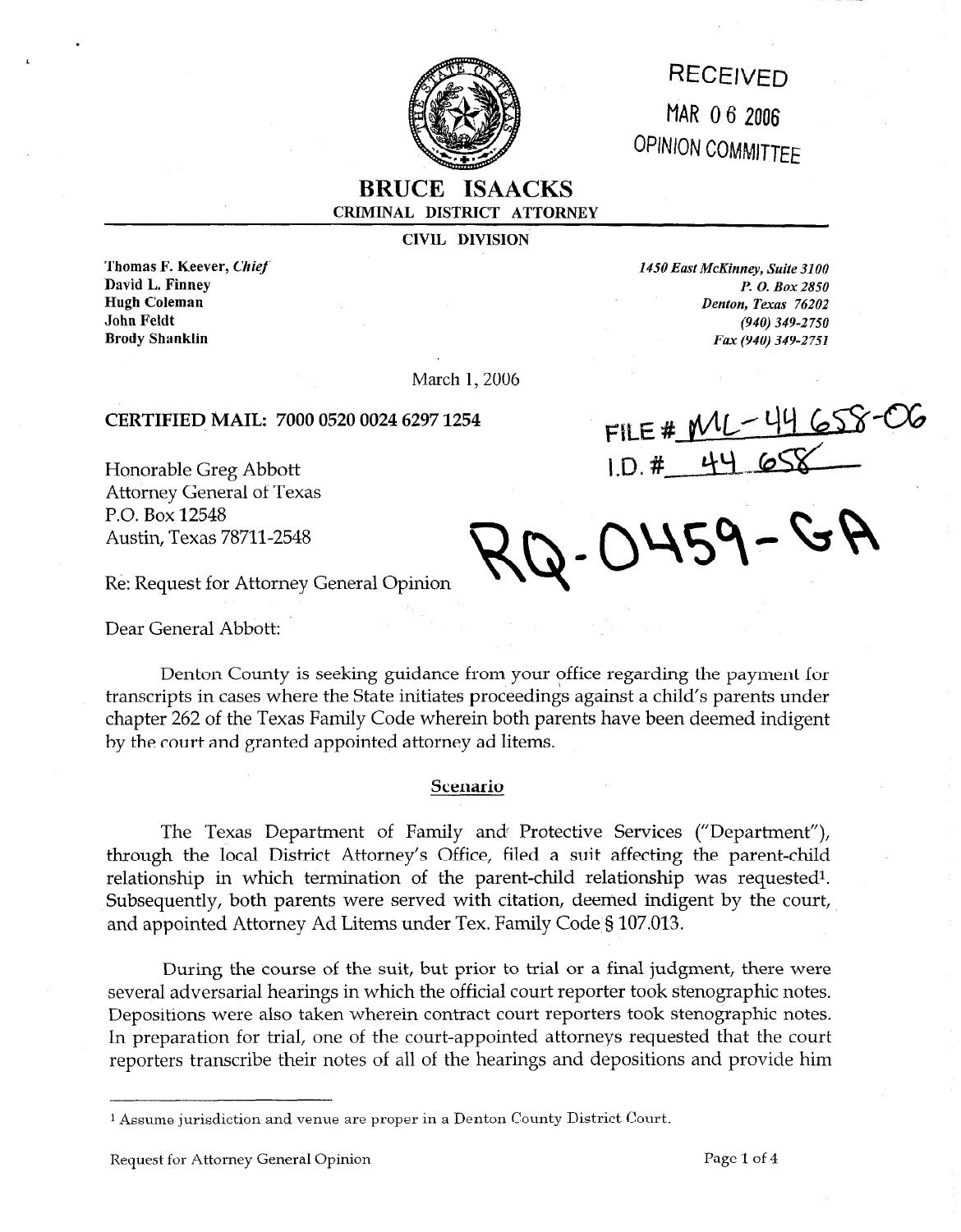with transcripts of same prior to trial. Upon receiving the request, the official district court reporter completed the transcripts and determined that the cost to produce the requested transcripts was \$2,000.00. The court-appointed attorney informed the court and court reporter that he did not have the ability to pay, or refused to pay, but insisted that his indigent client was entitled to free non-appellate transcripts in preparation for trial.

#### **Ouestions regarding non-appellate transcripts**

- 1. Is an indigent parent entitled to free non-appellate transcripts2 of hearings and depositions? If so, is the official court reporter and/or contract court reporter required to produce same without compensation or is the county obligated to pay the court reporters' fees?
- 2. Does a District Court Judge have the authority to order the official court reporter to produce the requested non-appellate transcripts without extra compensation?3
- 3. Does a District Court Judge have the authority to order the County to pay for non-appellate transcripts of hearings and depositions?
- 4. May the costs of non-appellate transcripts be assessed against the County as ad litem attorney's fees or expenses?
- 5. May the costs of non-appellate transcripts, ordered by an attorney ad litem, be assessed against the County under the authority of Tex. R. Civ. P. 145?

#### **Analysis**

Several Attorney General Opinions make it clear that an official court reporter is entitled to charge a fee, in addition to his or her salary, for preparing requested transcripts. See Op. Tex. Att'y Gen. No. GA-0164, and Op. Tex. Att'y Gen. No. GA-0155, both citing Tex. Gov't Code Ch. 52. The question is, although an official court reporter is entitled to charge non-indigent parties a fee for transcripts, under what circumstances is an official court reporter entitled to receive payment from the county and when is he or she required to provide the transcripts without receiving payment?

In cases initiated under the authority of the Texas Family Code, Tex. Fam. Code § 109.003 specifies that if a'party requests a statement of facts **in appeal** of a suit, and has been deemed indigent by the court, the trial court may order the county in which the trial was held to pay the costs of preparing the statement of facts. Further, Tex. Civ. Prac. & Rem. Code § 13.003 states, that under certain circumstances, a court reporter shall provide, without costs, a transcript for appealing a judgment. In both instances, the statutes address appellate transcripts, not pre-judgment transcripts. As such, I have been unable to locate any authority authorizing or mandating the County to pay for non-appellate transcripts that have been requested by a party deemed indigent by the court.

. .

<sup>&</sup>lt;sup>2</sup> The non-appellate transcripts will be used for trial preparation, not appellate purposes. The need for appeal has not been determined because the trial is still pending.

<sup>3</sup> Extra compensation is compensation other than the official court reporter's salary.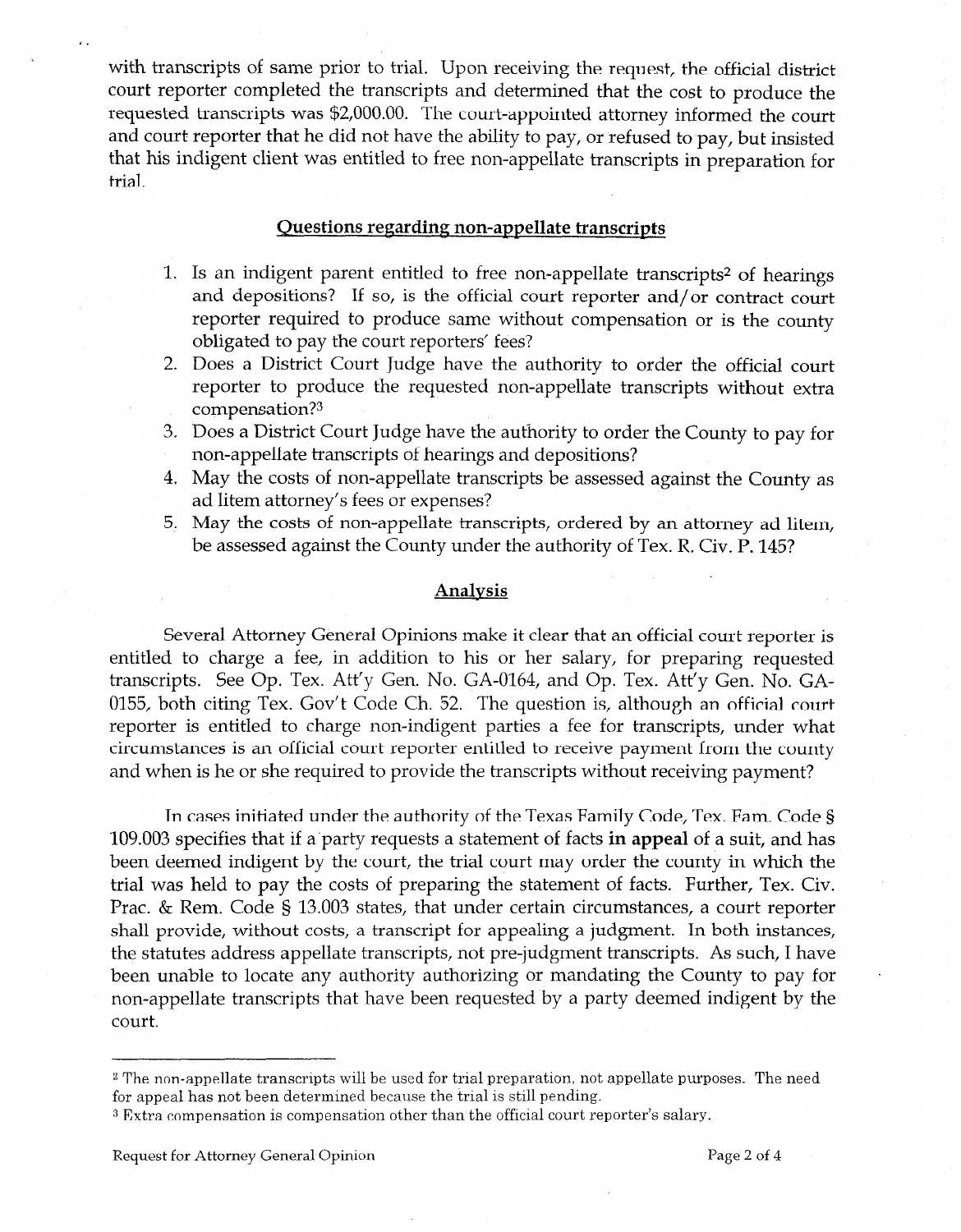May the costs of non-appellate transcripts be assessed against the county as attorney ad litem fees or expenses? Tex. Fam. Code § 107.015 mandates that attorney's fees and expenses of an attorney ad litem appointed to represent a child or indigent parent, in suits filed by a governmental entity, shall be paid from the general funds of the county. In reading this statute there is no indication that fees for non-appellate transcripts can be assessed against the county as attorney's fees or expenses. If, however, the cost of non-appellate transcripts can be assessed as attorney fees and expenses, is the court reporter required to produce the transcripts when requested and wait to receive payment until the attorney ad litem's bill is approved by the court?

May the costs of non-appellate transcripts, ordered by an attorney ad litem be assessed against the county under the authority of Tex. R. Civ. P. 145? As you know, Tex. R. Civ. P. 145 addresses the procedure for an indigent's ability to initiate an action without paying court costs, however, it does not address the payment of transcript fees.

#### **Questions regarding appellate transcripts**

1. Assuming an indigent parent perfects an appeal after the final judgment was entered, under what circumstances, if any, is the County obligated to pay for an indigent parent's<sup>4</sup> appellate transcript? (also, see related questions below).

#### **Analysis**

Tex. Fam. Code § 109.003 specifies that if a party requests a statement of facts in appeal of a suit, and has been deemed indigent by the court, the trial court **may order**  the county in which the trial was held to pay the costs of preparing the statement of facts. **Does this permissive language indicate that if a trial court does not order the county to pay, the court reporter must provide the statement of facts without extra compensation?** 

Tex. Civ. Prac. & Rem. Code § 13.003 states that under certain circumstances, a court reporter shall provide, without cost, a transcript for appealing a judgment. **If the court finds that the appeal is not frivolous and the transcript is needed to decide the issues, is the court reporter required to provide same without extra compensation?** 

Prior to 1997, Texas Rules of Appellate Procedure 13(k), 40(a)(3), and 53(j), when read together, provided that in any case where the appellant had filed the affidavit (of indigence) required by Rule 40 to appeal his case without bond, and no contest is filed or any contest is overruled, the **court** or judge upon application of appellant shall order the official reporter to prepare a statement of facts, and deliver it to appellant, but the reporter shall receive no pay for same. See In Re *Vandewater,* 966 S.W.2d 730 (Tex. App. - San Antonio 1998, no pet.). Effective

<sup>4</sup> Assume the court has found that the appeal is not frivolous and the transcript is needed to decide the issues. Also assume the application was contested by the court reporter under Tex. R. App. P. 20 and the contest was denied and the appellant was allowed to proceed without pre-payment.